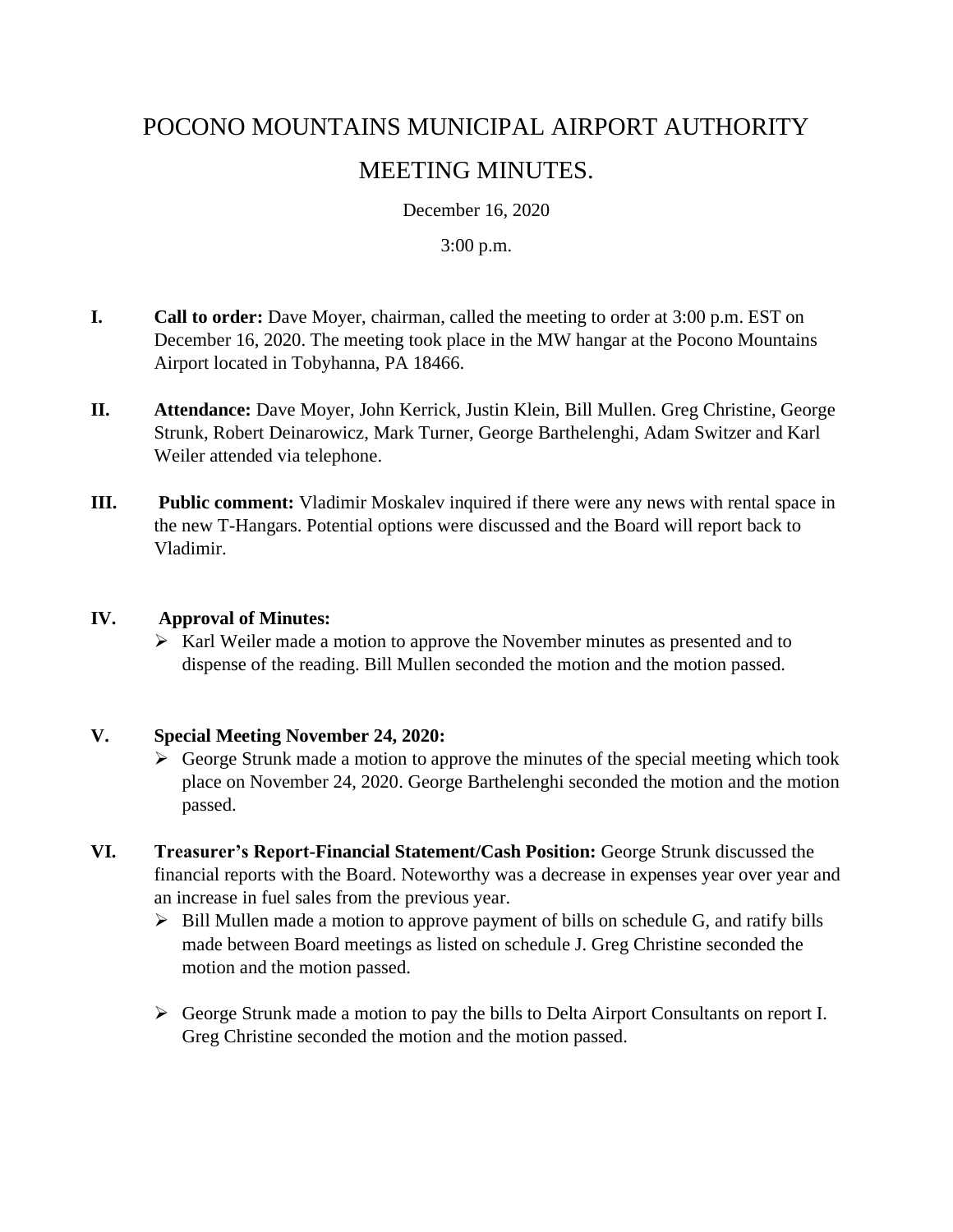- **VII. Airport Manager's Report:** Justin Klein-DeHaven discussed his report with the Board and the salient items are listed below:
	- New T-Hangars no longer have leaks.
	- Old T-Hangars that remain are filled with Airport equipment.
	- Batwing mower fixed under warranty and returned back to Airport free of cost.
	- F-350 Dump Truck taken to Ray Price December  $13<sup>th</sup>$  for maintenance.
	- Courtesy Car taken to Lee Myles Transmission for free estimate on repair to pass inspection.
	- First snowfall went smoothly, equipment working properly.
	- $\triangleright$  Greg Christine made a motion for repairs to be made to courtesy car. Karl Weiler seconded the motion and the motion passed.
- **VIII. Task Tracker:** Dave Moyer discussed the task orders listed below.
	- **• Crack Sealing and line painting:** 70% completion to be paid to Pavement Maintenance Contractors Inc. Crack sealing will resume in the spring of 2021.
	- **Grants for Fuel farm:** George Barthelenghi discussed that the airport can use a sponsor for our application.

## **IX. Engineer's Report:**

## **Task Order #4 –Construct North Ramp Taxiways (Delta Project 15128) – Construction Phase**

- Delta has Closeout paperwork for Dave Moyer to sign may need to email to him since cannot sign in person at the meeting.
- **•** Final payment was approved by the BOA on December 14. Authority should receive payment in late 2020 or early 2021.
- **•** Delta to send the final report and record drawings to the BOA and Airport.

## **Task Order #5 – Construct T-Hangars**

- Delta provided a draft of the ADA letter for review (included here with this email, too) Please indicate any remaining hangar punchlist items.
- Justin Klein has the floor coating invoices (\$1863.57) these may need to be paid from the "surplus" LSA funds reserved for Administration costs. Need to coordinate with Greg Christine.
- Delta has closeout paperwork for Dave Moyer to sign may need to email it.
- **•** Grimm has requested release of their remaining \$10,000 retainage. It appears they have provided all documents needed and the punchlist is complete.
- Delta to prepare record drawings and final project report.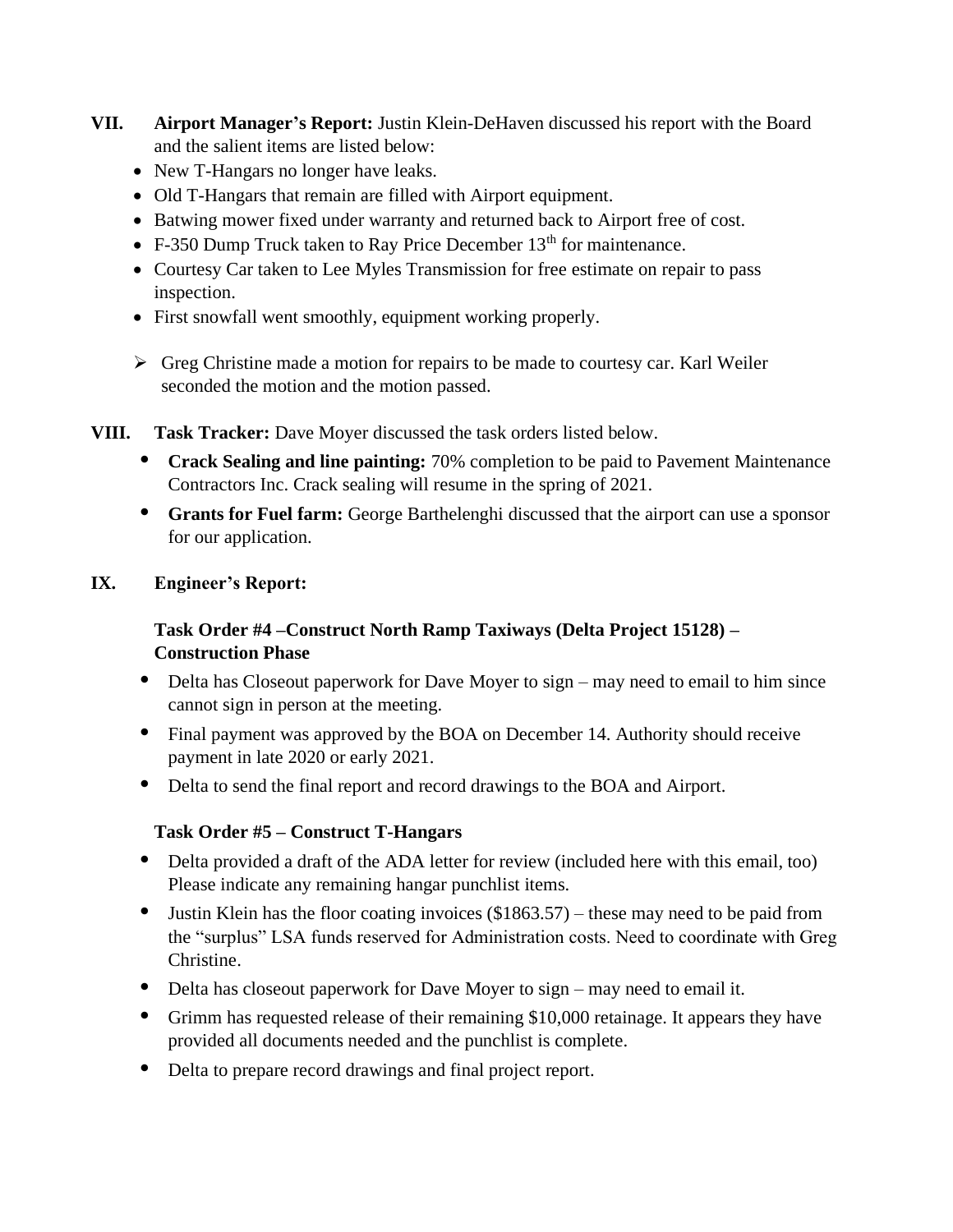#### **Task Order #6 - Snow Removal Equipment Building (SRE)**

- Delta is proceeding on the design of the 4-bay building.
- **•** The plans will indicate the FAA and non-FAA work for bidding and cost tracking purposes.
- **•** PP&L has indicated the building can re-use the power from the T-hangar building.
- Delta & Rettew had a progress call with the MCCD on December 15; uneventful and no change in how we were proceeding.

## **Task Order #7 - Fuel Farm (ADP-2019-PMMAA-00034)**

- Delta is proceeding with the Design.
- **•** Delta provided additional information to Michelle Bisbing on the LSA application.
- Delta & Rettew had a progress call with the MCCD on December 15; uneventful and no change in how we were proceeding.

#### **Other Items**

- **•** The \$69,000 CARES Act grant is in place. Once the Authority has costs to submit against this, Delta will coordinate their reimbursement in DotGrants. Per the BOA, costs for crack sealing and remarking ARE eligible.
- **•** Delta noticed on Google Maps there are 60 reviews posted for Vlad's air tours with 99% of them 5 stars and some very, very good reviews written. He appears to be providing very good service to the community. Delta thought the Board might like to know.
	- $\triangleright$  George Strunk made the motion to pay the retainage of \$10,000.00 to Charles W. Grimm Construction Inc. Bob Deinarowicz seconded the motion, Mark Turner abstained and the motion passed.

## **X. Old Business:**

- **Tree removal:** Dave Moyer stated the Game lands personnel will be taking care of the trees.
- **• Transportation fund:** Discussed earlier (see above).
- **• Office Space rental:** Discussed earlier (see above).

## **XI. New Business:**

- ➢ Greg Christine made a motion to adopt a resolution authorizing Greg Christine and Dave Moyer as the signers to receive BOA grant money, also the acceptance of General Consent, the acknowledgement and receipt of the general terms and conditions for aviation grants, and also acknowledging receipt of the Airports sponsor of insurances in Federal match breaks. George Strunk seconded the motion and the motion passed.
- $\triangleright$  Mark Turner made a motion permitting him to bind the usual 2021 insurance policies for the Airport with the single exception of general liability. Further, to authorize Mark